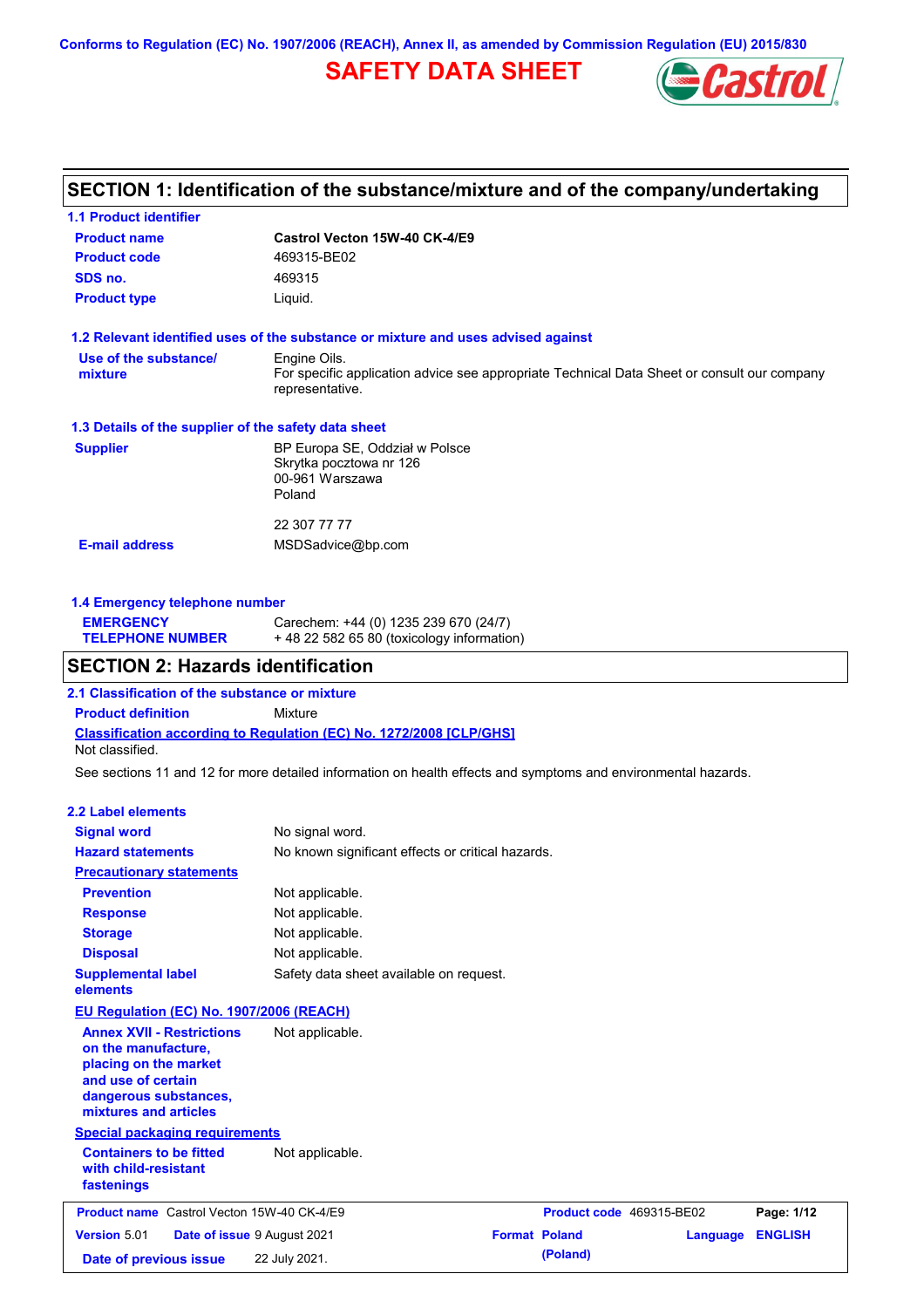## **SECTION 2: Hazards identification**

| <b>Tactile warning of danger</b>                                                                                         | Not applicable.                                                                                                                                                                                                          |
|--------------------------------------------------------------------------------------------------------------------------|--------------------------------------------------------------------------------------------------------------------------------------------------------------------------------------------------------------------------|
| 2.3 Other hazards                                                                                                        |                                                                                                                                                                                                                          |
| <b>Results of PBT and vPvB</b><br>assessment                                                                             | Product does not meet the criteria for PBT or vPvB according to Regulation (EC) No. 1907/2006.<br>Annex XIII.                                                                                                            |
| <b>Product meets the criteria</b><br>for PBT or vPvB according<br>to Regulation (EC) No.<br><b>1907/2006, Annex XIII</b> | This mixture does not contain any substances that are assessed to be a PBT or a vPvB.                                                                                                                                    |
| Other hazards which do<br>not result in classification                                                                   | Defatting to the skin.<br>USED ENGINE OILS<br>Used engine oil may contain hazardous components which have the potential to cause skin<br>cancer.<br>See Toxicological Information, section 11 of this Safety Data Sheet. |
|                                                                                                                          | the contract of the contract of the contract of the contract of the contract of the contract of the contract of                                                                                                          |

Experimental data on one or more of the components has been used to determine all or part of the hazard classification of this product.

## **SECTION 3: Composition/information on ingredients**

**3.2 Mixtures**

Mixture **Product definition**

Highly refined base oil (IP 346 DMSO extract < 3%). Proprietary performance additives.

| <b>Product/ingredient</b><br>name                                                                    | <b>Identifiers</b>                                                                             | $\frac{9}{6}$ | <b>Regulation (EC) No.</b><br>1272/2008 [CLP]                      | <b>Type</b> |
|------------------------------------------------------------------------------------------------------|------------------------------------------------------------------------------------------------|---------------|--------------------------------------------------------------------|-------------|
| Distillates (petroleum), hydrotreated<br>heavy paraffinic                                            | REACH #: 01-2119484627-25 ≥75 - ≤90<br>EC: 265-157-1<br>CAS: 64742-54-7<br>Index: 649-467-00-8 |               | Not classified.                                                    | $[2]$       |
| Distillates (petroleum), solvent-<br>dewaxed heavy paraffinic                                        | REACH #: 01-2119471299-27 ≤5<br>EC: 265-169-7<br>CAS: 64742-65-0<br>Index: 649-474-00-6        |               | Not classified.                                                    | $[2]$       |
| Distillates (petroleum), hydrotreated<br>heavy paraffinic                                            | REACH #: 01-2119484627-25 ≤5<br>EC: 265-157-1<br>CAS: 64742-54-7<br>Index: 649-467-00-8        |               | Asp. Tox. 1, H304                                                  | [1] [2]     |
| Distillates (petroleum), solvent-<br>dewaxed heavy paraffinic                                        | REACH #: 01-2119471299-27 ≤3<br>EC: 265-169-7<br>CAS: 64742-65-0<br>Index: 649-474-00-6        |               | Asp. Tox. 1, H304                                                  | [1] [2]     |
| reaction mass of isomers of:<br>C7-9-alkyl 3-(3,5-di-tert-butyl-<br>4-hydroxyphenyl)propionate       | REACH #: 01-0000015551-76 ≤3<br>EC: 406-040-9<br>CAS: 125643-61-0<br>Index: 607-530-00-7       |               | Aquatic Chronic 4, H413                                            | $[1]$       |
| Distillates (petroleum), solvent-<br>dewaxed light paraffinic                                        | REACH #: 01-2119480132-48 ≤3<br>EC: 265-159-2<br>CAS: 64742-56-9<br>Index: 649-469-00-9        |               | Asp. Tox. 1, H304                                                  | [1] [2]     |
| Paraffin oils (petroleum), catalytic<br>dewaxed heavy                                                | REACH #: 01-2119487080-42 ≤3<br>EC: 265-174-4<br>CAS: 64742-70-7<br>Index: 649-477-00-2        |               | Asp. Tox. 1, H304                                                  | [1] [2]     |
| zinc bis[O-(6-methylheptyl)] bis[O-(sec-REACH #: 01-2119543726-33 ≤3<br>butyl)] bis(dithiophosphate) | EC: 298-577-9<br>CAS: 93819-94-4                                                               |               | Skin Irrit. 2, H315<br>Eye Dam. 1, H318<br>Aquatic Chronic 2, H411 | $[1]$       |

**See Section 16 for the full text of the H statements declared above.**

**Type** 

|                        | <b>Product name</b> Castrol Vecton 15W-40 CK-4/E9 | <b>Product code</b> 469315-BE02 |                         | Page: 2/12 |
|------------------------|---------------------------------------------------|---------------------------------|-------------------------|------------|
| <b>Version 5.01</b>    | <b>Date of issue 9 August 2021</b>                | <b>Format Poland</b>            | <b>Language ENGLISH</b> |            |
| Date of previous issue | 22 July 2021.                                     | (Poland)                        |                         |            |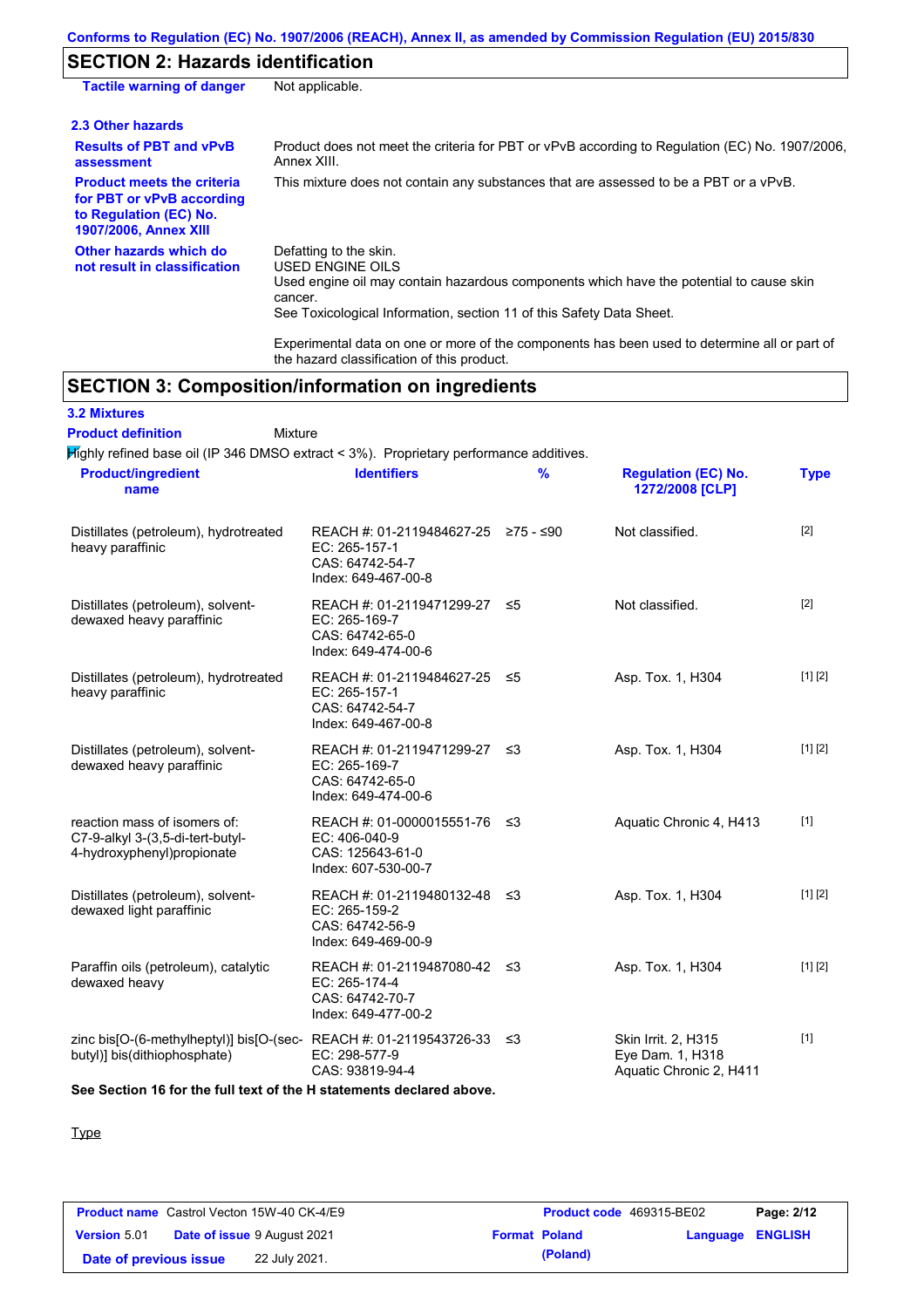## **SECTION 3: Composition/information on ingredients**

[1] Substance classified with a health or environmental hazard

[2] Substance with a workplace exposure limit

[3] Substance meets the criteria for PBT according to Regulation (EC) No. 1907/2006, Annex XIII

- [4] Substance meets the criteria for vPvB according to Regulation (EC) No. 1907/2006, Annex XIII
- [5] Substance of equivalent concern

[6] Additional disclosure due to company policy

Occupational exposure limits, if available, are listed in Section 8.

### **SECTION 4: First aid measures**

### **4.1 Description of first aid measures**

| Eye contact                       | In case of contact, immediately flush eyes with plenty of water for at least 15 minutes. Eyelids<br>should be held away from the eyeball to ensure thorough rinsing. Check for and remove any<br>contact lenses. Get medical attention. |
|-----------------------------------|-----------------------------------------------------------------------------------------------------------------------------------------------------------------------------------------------------------------------------------------|
| <b>Skin contact</b>               | Wash skin thoroughly with soap and water or use recognised skin cleanser. Remove<br>contaminated clothing and shoes. Wash clothing before reuse. Clean shoes thoroughly before<br>reuse. Get medical attention if irritation develops.  |
| <b>Inhalation</b>                 | If inhaled, remove to fresh air. Get medical attention if symptoms occur.                                                                                                                                                               |
| <b>Ingestion</b>                  | Do not induce vomiting unless directed to do so by medical personnel. Get medical attention if<br>symptoms occur.                                                                                                                       |
| <b>Protection of first-aiders</b> | No action shall be taken involving any personal risk or without suitable training. It may be<br>dangerous to the person providing aid to give mouth-to-mouth resuscitation.                                                             |

### **4.2 Most important symptoms and effects, both acute and delayed**

See Section 11 for more detailed information on health effects and symptoms.

| <b>Potential acute health effects</b> |  |  |
|---------------------------------------|--|--|
|                                       |  |  |

| <b>Inhalation</b>   | Vapour inhalation under ambient conditions is not normally a problem due to low vapour<br>pressure.               |
|---------------------|-------------------------------------------------------------------------------------------------------------------|
| <b>Ingestion</b>    | No known significant effects or critical hazards.                                                                 |
| <b>Skin contact</b> | Defatting to the skin. May cause skin dryness and irritation.                                                     |
| Eye contact         | Not classified as an eye irritant. Based on data available for this or related materials.                         |
|                     | Delayed and immediate effects as well as chronic effects from short and long-term exposure                        |
| <b>Inhalation</b>   | Overexposure to the inhalation of airborne droplets or aerosols may cause irritation of the<br>respiratory tract. |
| <b>Ingestion</b>    | Ingestion of large quantities may cause nausea and diarrhoea.                                                     |
| <b>Skin contact</b> | Prolonged or repeated contact can defat the skin and lead to irritation and/or dermatitis.                        |
| Eye contact         | Potential risk of transient stinging or redness if accidental eye contact occurs.                                 |

### **4.3 Indication of any immediate medical attention and special treatment needed**

**Notes to physician** Treatment should in general be symptomatic and directed to relieving any effects.

| 5.1 Extinguishing media                                   |                                                                                                                                                                                                                                                                                                                                                                   |                      |                          |          |                |
|-----------------------------------------------------------|-------------------------------------------------------------------------------------------------------------------------------------------------------------------------------------------------------------------------------------------------------------------------------------------------------------------------------------------------------------------|----------------------|--------------------------|----------|----------------|
| <b>Suitable extinguishing</b><br>media                    | In case of fire, use foam, dry chemical or carbon dioxide extinguisher or spray.                                                                                                                                                                                                                                                                                  |                      |                          |          |                |
| <b>Unsuitable extinguishing</b><br>media                  | Do not use water jet. The use of a water jet may cause the fire to spread by splashing the<br>burning product.                                                                                                                                                                                                                                                    |                      |                          |          |                |
| 5.2 Special hazards arising from the substance or mixture |                                                                                                                                                                                                                                                                                                                                                                   |                      |                          |          |                |
| <b>Hazards from the</b><br>substance or mixture           | In a fire or if heated, a pressure increase will occur and the container may burst.                                                                                                                                                                                                                                                                               |                      |                          |          |                |
| <b>Hazardous combustion</b><br><b>products</b>            | Combustion products may include the following:<br>carbon oxides (CO, CO <sub>2</sub> ) (carbon monoxide, carbon dioxide)                                                                                                                                                                                                                                          |                      |                          |          |                |
| <b>5.3 Advice for firefighters</b>                        |                                                                                                                                                                                                                                                                                                                                                                   |                      |                          |          |                |
| <b>Special precautions for</b><br>fire-fighters           | No action shall be taken involving any personal risk or without suitable training. Promptly<br>isolate the scene by removing all persons from the vicinity of the incident if there is a fire.                                                                                                                                                                    |                      |                          |          |                |
| <b>Special protective</b><br>equipment for fire-fighters  | Fire-fighters should wear appropriate protective equipment and self-contained breathing<br>apparatus (SCBA) with a full face-piece operated in positive pressure mode. Clothing for fire-<br>fighters (including helmets, protective boots and gloves) conforming to European standard EN<br>469 will provide a basic level of protection for chemical incidents. |                      |                          |          |                |
| <b>Product name</b> Castrol Vecton 15W-40 CK-4/E9         |                                                                                                                                                                                                                                                                                                                                                                   |                      | Product code 469315-BE02 |          | Page: 3/12     |
| <b>Version 5.01</b>                                       | Date of issue 9 August 2021                                                                                                                                                                                                                                                                                                                                       | <b>Format Poland</b> |                          | Language | <b>ENGLISH</b> |
| Date of previous issue                                    | 22 July 2021.                                                                                                                                                                                                                                                                                                                                                     |                      | (Poland)                 |          |                |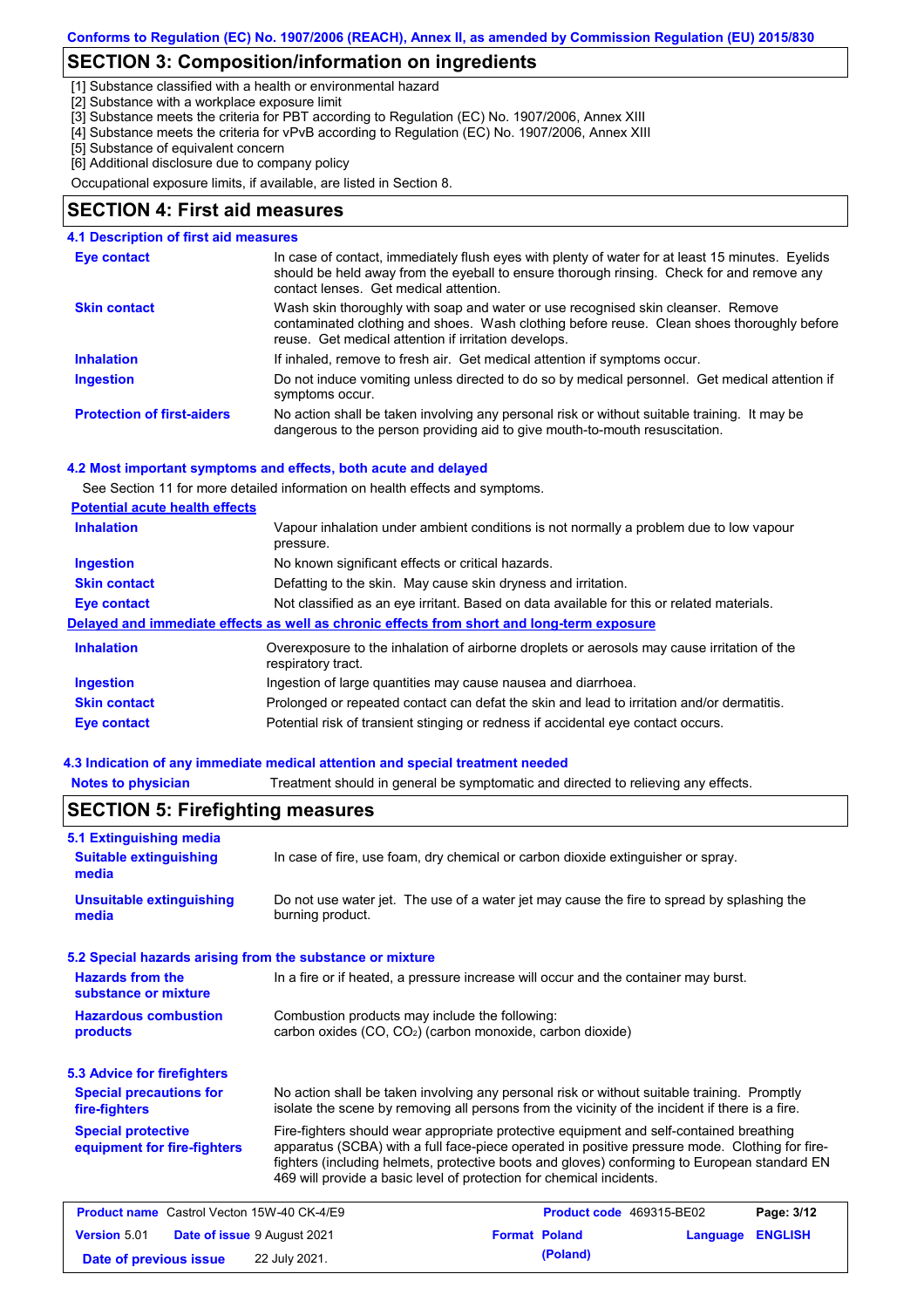## **SECTION 6: Accidental release measures**

|                                                          | 6.1 Personal precautions, protective equipment and emergency procedures                                                                                                                                                                                                                                                                                                                        |  |  |  |
|----------------------------------------------------------|------------------------------------------------------------------------------------------------------------------------------------------------------------------------------------------------------------------------------------------------------------------------------------------------------------------------------------------------------------------------------------------------|--|--|--|
| For non-emergency<br>personnel                           | No action shall be taken involving any personal risk or without suitable training. Evacuate<br>surrounding areas. Keep unnecessary and unprotected personnel from entering. Do not touch<br>or walk through spilt material. Floors may be slippery; use care to avoid falling. Put on<br>appropriate personal protective equipment.                                                            |  |  |  |
| For emergency responders                                 | Entry into a confined space or poorly ventilated area contaminated with vapour, mist or fume is<br>extremely hazardous without the correct respiratory protective equipment and a safe system of<br>work. Wear self-contained breathing apparatus. Wear a suitable chemical protective suit.<br>Chemical resistant boots. See also the information in "For non-emergency personnel".           |  |  |  |
| <b>6.2 Environmental</b><br>precautions                  | Avoid dispersal of spilt material and runoff and contact with soil, waterways, drains and sewers.<br>Inform the relevant authorities if the product has caused environmental pollution (sewers,<br>waterways, soil or air).                                                                                                                                                                    |  |  |  |
| 6.3 Methods and material for containment and cleaning up |                                                                                                                                                                                                                                                                                                                                                                                                |  |  |  |
| <b>Small spill</b>                                       | Stop leak if without risk. Move containers from spill area. Absorb with an inert material and<br>place in an appropriate waste disposal container. Dispose of via a licensed waste disposal<br>contractor.                                                                                                                                                                                     |  |  |  |
| <b>Large spill</b>                                       | Stop leak if without risk. Move containers from spill area. Prevent entry into sewers, water<br>courses, basements or confined areas. Contain and collect spillage with non-combustible,<br>absorbent material e.g. sand, earth, vermiculite or diatomaceous earth and place in container<br>for disposal according to local regulations. Dispose of via a licensed waste disposal contractor. |  |  |  |
| 6.4 Reference to other<br><b>sections</b>                | See Section 1 for emergency contact information.<br>See Section 5 for firefighting measures.<br>See Section 8 for information on appropriate personal protective equipment.<br>See Section 12 for environmental precautions.<br>See Section 13 for additional waste treatment information.                                                                                                     |  |  |  |

## **SECTION 7: Handling and storage**

## **7.1 Precautions for safe handling**

| <b>Protective measures</b>                                                           | Put on appropriate personal protective equipment.                                                                                                                                                                                                                                                                                                                                                                                                                                        |
|--------------------------------------------------------------------------------------|------------------------------------------------------------------------------------------------------------------------------------------------------------------------------------------------------------------------------------------------------------------------------------------------------------------------------------------------------------------------------------------------------------------------------------------------------------------------------------------|
| <b>Advice on general</b><br>occupational hygiene                                     | Eating, drinking and smoking should be prohibited in areas where this material is handled,<br>stored and processed. Wash thoroughly after handling. Remove contaminated clothing and<br>protective equipment before entering eating areas. See also Section 8 for additional<br>information on hygiene measures.                                                                                                                                                                         |
| <b>7.2 Conditions for safe</b><br>storage, including any<br><i>incompatibilities</i> | Store in accordance with local requlations. Store in a dry, cool and well-ventilated area, away<br>from incompatible materials (see Section 10). Keep away from heat and direct sunlight. Keep<br>container tightly closed and sealed until ready for use. Containers that have been opened must<br>be carefully resealed and kept upright to prevent leakage. Store and use only in equipment/<br>containers designed for use with this product. Do not store in unlabelled containers. |
| <b>Not suitable</b>                                                                  | Prolonged exposure to elevated temperature.                                                                                                                                                                                                                                                                                                                                                                                                                                              |
| 7.3 Specific end use(s)                                                              |                                                                                                                                                                                                                                                                                                                                                                                                                                                                                          |
| <b>Recommendations</b>                                                               | See section 1.2 and Exposure scenarios in annex, if applicable.                                                                                                                                                                                                                                                                                                                                                                                                                          |

## **SECTION 8: Exposure controls/personal protection**

| <b>Occupational exposure limits</b>                          | No exposure limit value known.<br><b>Exposure limit values</b>                                                                                                                                                                                                                                                                  |  |  |  |
|--------------------------------------------------------------|---------------------------------------------------------------------------------------------------------------------------------------------------------------------------------------------------------------------------------------------------------------------------------------------------------------------------------|--|--|--|
| <b>Product/ingredient name</b>                               |                                                                                                                                                                                                                                                                                                                                 |  |  |  |
| Distillates (petroleum), hydrotreated heavy paraffinic       | Minister of Family, Labor and Social Policy of June 12, 2018 on the<br>maximum allowable concentrations and intensities of factors<br>harmful to health in the work environment (Journal of Laws 2018,<br>item 1286, as amended) (Poland).<br>TWA: 5 mg/m <sup>3</sup> 8 hours. Issued/Revised: 8/2018 Form: Inhalable fraction |  |  |  |
| Distillates (petroleum), solvent-dewaxed heavy<br>paraffinic | Minister of Family, Labor and Social Policy of June 12, 2018 on the<br>maximum allowable concentrations and intensities of factors<br>harmful to health in the work environment (Journal of Laws 2018,<br>item 1286, as amended) (Poland).<br>TWA: 5 mg/m <sup>3</sup> 8 hours. Issued/Revised: 8/2018 Form: Inhalable fraction |  |  |  |
|                                                              | Distillates (petroleum), hydrotreated heavy paraffinic Minister of Family, Labor and Social Policy of June 12, 2018 on the                                                                                                                                                                                                      |  |  |  |
| <b>Product name</b> Castrol Vecton 15W-40 CK-4/E9            | Page: 4/12<br><b>Product code</b> 469315-BE02                                                                                                                                                                                                                                                                                   |  |  |  |
| <b>Version 5.01</b><br><b>Date of issue 9 August 2021</b>    | <b>Format Poland</b><br><b>ENGLISH</b><br>Language                                                                                                                                                                                                                                                                              |  |  |  |
| 22 July 2021.<br>Date of previous issue                      | (Poland)                                                                                                                                                                                                                                                                                                                        |  |  |  |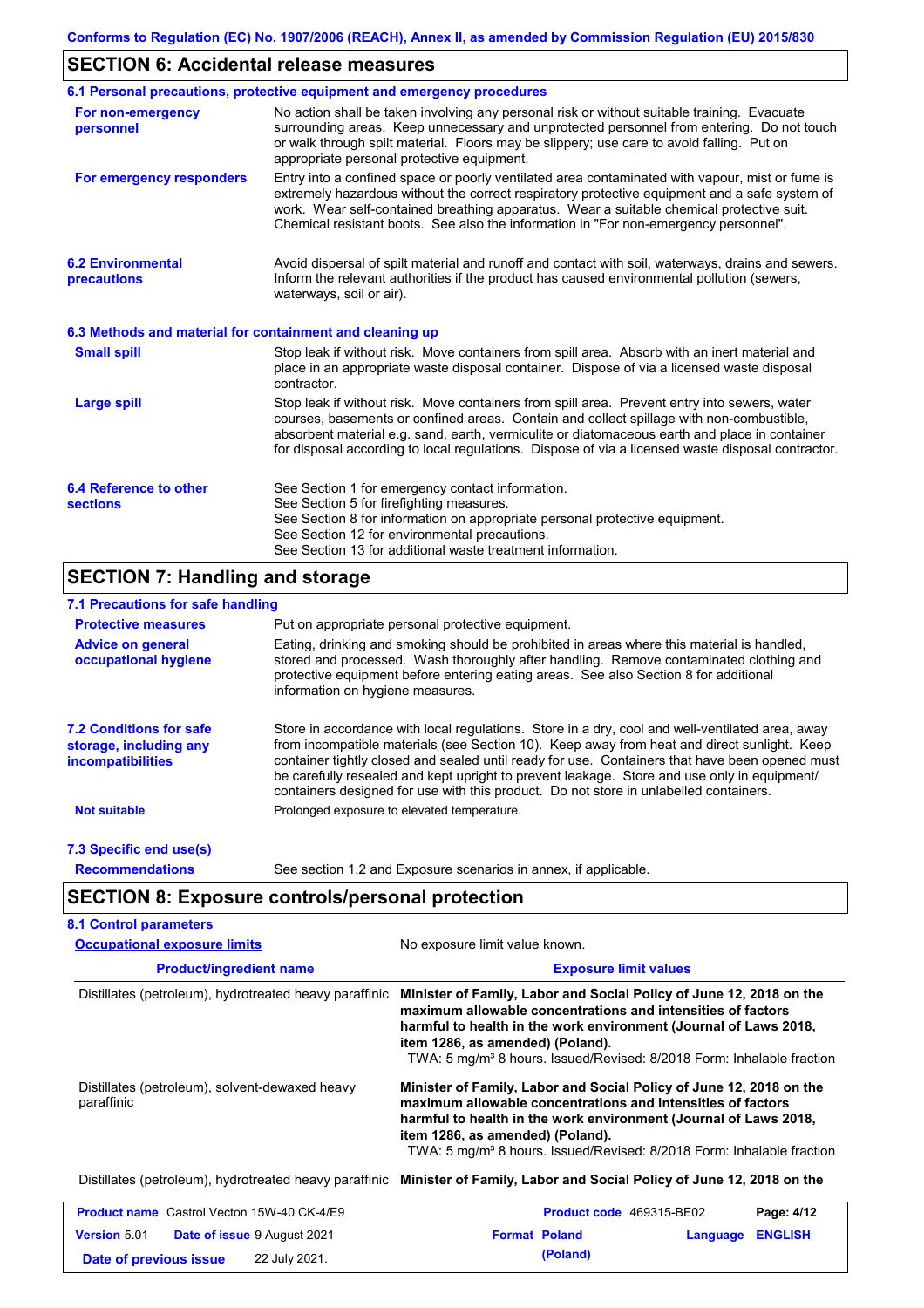|                                                                                                                                                                                    |                                                                                                                                                                                                                                                                                                                                                                                                                                                                                                                                                                                                                                                                                                                                                                                                                                                                                                                                                                                                                            | maximum allowable concentrations and intensities of factors<br>harmful to health in the work environment (Journal of Laws 2018,<br>item 1286, as amended) (Poland).<br>TWA: 5 mg/m <sup>3</sup> 8 hours. Issued/Revised: 8/2018 Form: Inhalable fraction                                                                                                                                                                                                                |  |  |  |
|------------------------------------------------------------------------------------------------------------------------------------------------------------------------------------|----------------------------------------------------------------------------------------------------------------------------------------------------------------------------------------------------------------------------------------------------------------------------------------------------------------------------------------------------------------------------------------------------------------------------------------------------------------------------------------------------------------------------------------------------------------------------------------------------------------------------------------------------------------------------------------------------------------------------------------------------------------------------------------------------------------------------------------------------------------------------------------------------------------------------------------------------------------------------------------------------------------------------|-------------------------------------------------------------------------------------------------------------------------------------------------------------------------------------------------------------------------------------------------------------------------------------------------------------------------------------------------------------------------------------------------------------------------------------------------------------------------|--|--|--|
| Distillates (petroleum), solvent-dewaxed heavy<br>paraffinic<br>Distillates (petroleum), solvent-dewaxed light<br>paraffinic<br>Paraffin oils (petroleum), catalytic dewaxed heavy |                                                                                                                                                                                                                                                                                                                                                                                                                                                                                                                                                                                                                                                                                                                                                                                                                                                                                                                                                                                                                            | Minister of Family, Labor and Social Policy of June 12, 2018 on the<br>maximum allowable concentrations and intensities of factors<br>harmful to health in the work environment (Journal of Laws 2018,<br>item 1286, as amended) (Poland).<br>TWA: 5 mg/m <sup>3</sup> 8 hours. Issued/Revised: 8/2018 Form: Inhalable fraction                                                                                                                                         |  |  |  |
|                                                                                                                                                                                    |                                                                                                                                                                                                                                                                                                                                                                                                                                                                                                                                                                                                                                                                                                                                                                                                                                                                                                                                                                                                                            | Minister of Family, Labor and Social Policy of June 12, 2018 on the<br>maximum allowable concentrations and intensities of factors<br>harmful to health in the work environment (Journal of Laws 2018,<br>item 1286, as amended) (Poland).<br>TWA: 5 mg/m <sup>3</sup> 8 hours. Issued/Revised: 8/2018 Form: Inhalable fraction                                                                                                                                         |  |  |  |
|                                                                                                                                                                                    |                                                                                                                                                                                                                                                                                                                                                                                                                                                                                                                                                                                                                                                                                                                                                                                                                                                                                                                                                                                                                            | Minister of Family, Labor and Social Policy of June 12, 2018 on the<br>maximum allowable concentrations and intensities of factors<br>harmful to health in the work environment (Journal of Laws 2018,<br>item 1286, as amended) (Poland).<br>TWA: 5 mg/m <sup>3</sup> 8 hours. Issued/Revised: 8/2018 Form: Inhalable fraction                                                                                                                                         |  |  |  |
| guidance only.                                                                                                                                                                     |                                                                                                                                                                                                                                                                                                                                                                                                                                                                                                                                                                                                                                                                                                                                                                                                                                                                                                                                                                                                                            | Whilst specific OELs for certain components may be shown in this section, other components may be present in any mist,<br>vapour or dust produced. Therefore, the specific OELs may not be applicable to the product as a whole and are provided for                                                                                                                                                                                                                    |  |  |  |
| <b>Recommended monitoring</b><br>procedures                                                                                                                                        | If this product contains ingredients with exposure limits, personal, workplace atmosphere or<br>biological monitoring may be required to determine the effectiveness of the ventilation or other<br>control measures and/or the necessity to use respiratory protective equipment. Reference<br>should be made to monitoring standards, such as the following: European Standard EN 689<br>(Workplace atmospheres - Guidance for the assessment of exposure by inhalation to chemical<br>agents for comparison with limit values and measurement strategy) European Standard EN<br>14042 (Workplace atmospheres - Guide for the application and use of procedures for the<br>assessment of exposure to chemical and biological agents) European Standard EN 482<br>(Workplace atmospheres - General requirements for the performance of procedures for the<br>measurement of chemical agents) Reference to national guidance documents for methods for<br>the determination of hazardous substances will also be required. |                                                                                                                                                                                                                                                                                                                                                                                                                                                                         |  |  |  |
| <b>Derived No Effect Level</b><br>No DNELs/DMELs available.                                                                                                                        |                                                                                                                                                                                                                                                                                                                                                                                                                                                                                                                                                                                                                                                                                                                                                                                                                                                                                                                                                                                                                            |                                                                                                                                                                                                                                                                                                                                                                                                                                                                         |  |  |  |
| <b>Predicted No Effect Concentration</b><br>No PNECs available                                                                                                                     |                                                                                                                                                                                                                                                                                                                                                                                                                                                                                                                                                                                                                                                                                                                                                                                                                                                                                                                                                                                                                            |                                                                                                                                                                                                                                                                                                                                                                                                                                                                         |  |  |  |
| <b>8.2 Exposure controls</b>                                                                                                                                                       |                                                                                                                                                                                                                                                                                                                                                                                                                                                                                                                                                                                                                                                                                                                                                                                                                                                                                                                                                                                                                            |                                                                                                                                                                                                                                                                                                                                                                                                                                                                         |  |  |  |
| <b>Appropriate engineering</b><br><b>controls</b>                                                                                                                                  | Provide exhaust ventilation or other engineering controls to keep the relevant airborne<br>concentrations below their respective occupational exposure limits.<br>All activities involving chemicals should be assessed for their risks to health, to ensure<br>exposures are adequately controlled. Personal protective equipment should only be considered<br>after other forms of control measures (e.g. engineering controls) have been suitably evaluated.<br>Personal protective equipment should conform to appropriate standards, be suitable for use, be<br>kept in good condition and properly maintained.<br>Your supplier of personal protective equipment should be consulted for advice on selection and<br>appropriate standards. For further information contact your national organisation for standards.<br>The final choice of protective equipment will depend upon a risk assessment. It is important to<br>ensure that all items of personal protective equipment are compatible.                    |                                                                                                                                                                                                                                                                                                                                                                                                                                                                         |  |  |  |
| <b>Individual protection measures</b>                                                                                                                                              |                                                                                                                                                                                                                                                                                                                                                                                                                                                                                                                                                                                                                                                                                                                                                                                                                                                                                                                                                                                                                            |                                                                                                                                                                                                                                                                                                                                                                                                                                                                         |  |  |  |
| <b>Hygiene measures</b>                                                                                                                                                            |                                                                                                                                                                                                                                                                                                                                                                                                                                                                                                                                                                                                                                                                                                                                                                                                                                                                                                                                                                                                                            | Wash hands, forearms and face thoroughly after handling chemical products, before eating,<br>smoking and using the lavatory and at the end of the working period. Ensure that eyewash<br>stations and safety showers are close to the workstation location.                                                                                                                                                                                                             |  |  |  |
| <b>Respiratory protection</b>                                                                                                                                                      | of the working conditions.                                                                                                                                                                                                                                                                                                                                                                                                                                                                                                                                                                                                                                                                                                                                                                                                                                                                                                                                                                                                 | In case of insufficient ventilation, wear suitable respiratory equipment.<br>The correct choice of respiratory protection depends upon the chemicals being handled, the<br>conditions of work and use, and the condition of the respiratory equipment. Safety procedures<br>should be developed for each intended application. Respiratory protection equipment should<br>therefore be chosen in consultation with the supplier/manufacturer and with a full assessment |  |  |  |

**Eye/face protection** Safety glasses with side shields.

**Skin protection**

|                        | <b>Product name</b> Castrol Vecton 15W-40 CK-4/E9 |                      | <b>Product code</b> 469315-BE02 |                         | Page: 5/12 |
|------------------------|---------------------------------------------------|----------------------|---------------------------------|-------------------------|------------|
| <b>Version 5.01</b>    | <b>Date of issue 9 August 2021</b>                | <b>Format Poland</b> |                                 | <b>Language ENGLISH</b> |            |
| Date of previous issue | 22 July 2021.                                     |                      | (Poland)                        |                         |            |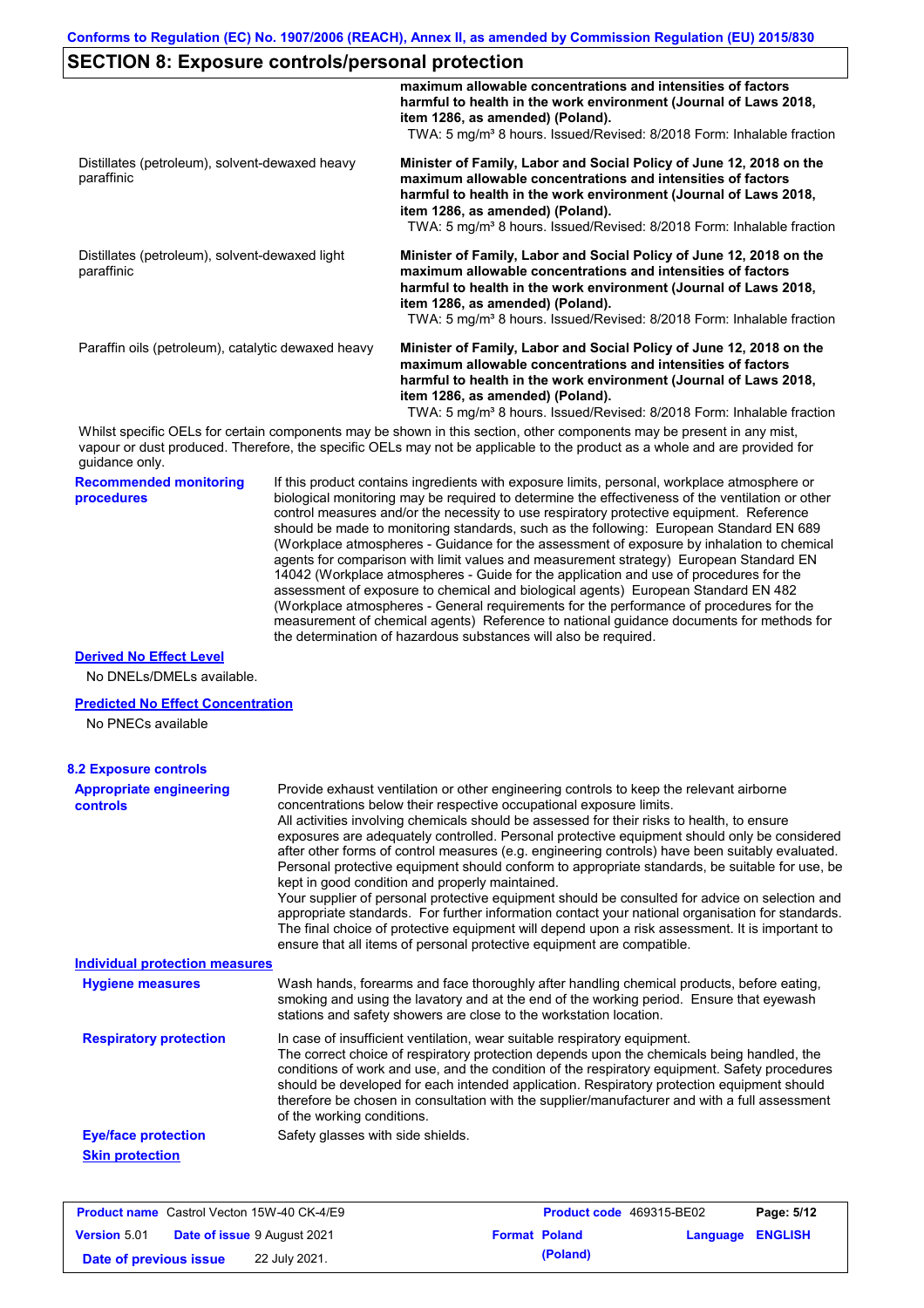### **SECTION 8: Exposure controls/personal protection**

### **Hand protection General Information:**

Because specific work environments and material handling practices vary, safety procedures should be developed for each intended application. The correct choice of protective gloves depends upon the chemicals being handled, and the conditions of work and use. Most gloves provide protection for only a limited time before they must be discarded and replaced (even the best chemically resistant gloves will break down after repeated chemical exposures).

Gloves should be chosen in consultation with the supplier / manufacturer and taking account of a full assessment of the working conditions.

Recommended: Nitrile gloves. **Breakthrough time:**

Breakthrough time data are generated by glove manufacturers under laboratory test conditions and represent how long a glove can be expected to provide effective permeation resistance. It is important when following breakthrough time recommendations that actual workplace conditions are taken into account. Always consult with your glove supplier for up-to-date technical information on breakthrough times for the recommended glove type. Our recommendations on the selection of gloves are as follows:

Continuous contact:

Gloves with a minimum breakthrough time of 240 minutes, or >480 minutes if suitable gloves can be obtained.

If suitable gloves are not available to offer that level of protection, gloves with shorter breakthrough times may be acceptable as long as appropriate glove maintenance and replacement regimes are determined and adhered to.

Short-term / splash protection:

Recommended breakthrough times as above.

It is recognised that for short-term, transient exposures, gloves with shorter breakthrough times may commonly be used. Therefore, appropriate maintenance and replacement regimes must be determined and rigorously followed.

### **Glove Thickness:**

For general applications, we recommend gloves with a thickness typically greater than 0.35 mm.

It should be emphasised that glove thickness is not necessarily a good predictor of glove resistance to a specific chemical, as the permeation efficiency of the glove will be dependent on the exact composition of the glove material. Therefore, glove selection should also be based on consideration of the task requirements and knowledge of breakthrough times. Glove thickness may also vary depending on the glove manufacturer, the glove type and the glove model. Therefore, the manufacturers' technical data should always be taken into account to ensure selection of the most appropriate glove for the task.

Note: Depending on the activity being conducted, gloves of varying thickness may be required for specific tasks. For example:

 • Thinner gloves (down to 0.1 mm or less) may be required where a high degree of manual dexterity is needed. However, these gloves are only likely to give short duration protection and would normally be just for single use applications, then disposed of.

 • Thicker gloves (up to 3 mm or more) may be required where there is a mechanical (as well as a chemical) risk i.e. where there is abrasion or puncture potential.

**Skin and body**

Use of protective clothing is good industrial practice.

Personal protective equipment for the body should be selected based on the task being performed and the risks involved and should be approved by a specialist before handling this product.

Cotton or polyester/cotton overalls will only provide protection against light superficial contamination that will not soak through to the skin. Overalls should be laundered on a regular basis. When the risk of skin exposure is high (e.g. when cleaning up spillages or if there is a risk of splashing) then chemical resistant aprons and/or impervious chemical suits and boots will be required.

|                        | <b>Product name</b> Castrol Vecton 15W-40 CK-4/E9 | <b>Product code</b> 469315-BE02 |                         | Page: 6/12 |
|------------------------|---------------------------------------------------|---------------------------------|-------------------------|------------|
| <b>Version 5.01</b>    | <b>Date of issue 9 August 2021</b>                | <b>Format Poland</b>            | <b>Language ENGLISH</b> |            |
| Date of previous issue | 22 July 2021.                                     | (Poland)                        |                         |            |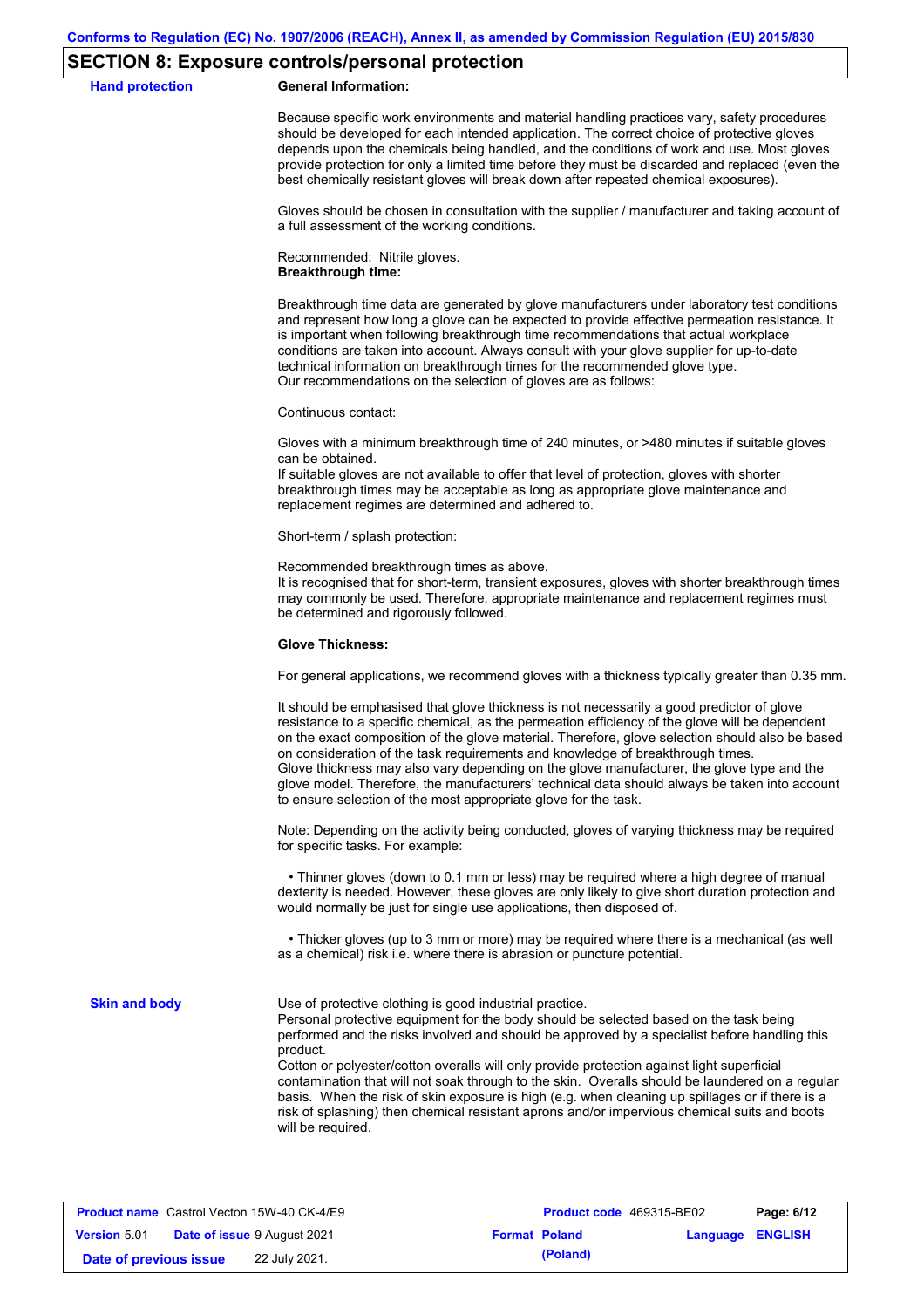# **SECTION 8: Exposure controls/personal protection**

| <b>Refer to standards:</b>                | Respiratory protection: EN 529                                                                                                                                                                                                                                                                                                |
|-------------------------------------------|-------------------------------------------------------------------------------------------------------------------------------------------------------------------------------------------------------------------------------------------------------------------------------------------------------------------------------|
|                                           | Gloves: EN 420, EN 374                                                                                                                                                                                                                                                                                                        |
|                                           | Eye protection: EN 166                                                                                                                                                                                                                                                                                                        |
|                                           | Filtering half-mask: EN 149                                                                                                                                                                                                                                                                                                   |
|                                           | Filtering half-mask with valve: EN 405                                                                                                                                                                                                                                                                                        |
|                                           | Half-mask: EN 140 plus filter                                                                                                                                                                                                                                                                                                 |
|                                           | Full-face mask: EN 136 plus filter                                                                                                                                                                                                                                                                                            |
|                                           | Particulate filters: EN 143                                                                                                                                                                                                                                                                                                   |
|                                           | Gas/combined filters: EN 14387                                                                                                                                                                                                                                                                                                |
| <b>Environmental exposure</b><br>controls | Emissions from ventilation or work process equipment should be checked to ensure they<br>comply with the requirements of environmental protection legislation. In some cases, fume<br>scrubbers, filters or engineering modifications to the process equipment will be necessary to<br>reduce emissions to acceptable levels. |

# **SECTION 9: Physical and chemical properties**

| 9.1 Information on basic physical and chemical properties |                                                                                                                                                                             |
|-----------------------------------------------------------|-----------------------------------------------------------------------------------------------------------------------------------------------------------------------------|
| <b>Appearance</b>                                         |                                                                                                                                                                             |
| <b>Physical state</b>                                     | Liquid.                                                                                                                                                                     |
| <b>Colour</b>                                             | Amber. [Light]                                                                                                                                                              |
| <b>Odour</b>                                              | Not available. Not tested.                                                                                                                                                  |
| <b>Odour threshold</b>                                    | Not available. Not tested.                                                                                                                                                  |
| pH                                                        | Not applicable. Based on Solubility in Water (insoluble in water.).                                                                                                         |
| <b>Melting point/freezing point</b>                       | Not applicable. Based on Composition/information on ingredients.                                                                                                            |
| Initial boiling point and boiling<br>range                | Not available. Not tested.                                                                                                                                                  |
| <b>Pour point</b>                                         | $-36 °C$                                                                                                                                                                    |
| <b>Flash point</b>                                        | Closed cup: 205°C (401°F) [Pensky-Martens.]                                                                                                                                 |
| <b>Evaporation rate</b>                                   | Not relevant/applicable due to nature of the product. Based on low volatility.                                                                                              |
| <b>Flammability (solid, gas)</b>                          | Not applicable. Based on physical state.                                                                                                                                    |
| <b>Upper/lower flammability or</b><br>explosive limits    | Not available. Not tested.                                                                                                                                                  |
| <b>Vapour pressure</b>                                    | <0.01 kPa (<0.075 mm Hg) [20°C (68°F)]                                                                                                                                      |
| <b>Vapour density</b>                                     | $>1$ [Air = 1]                                                                                                                                                              |
| <b>Relative density</b>                                   | $<$ 1                                                                                                                                                                       |
| <b>Density</b>                                            | <1000 kg/m <sup>3</sup> (<1 g/cm <sup>3</sup> ) at 15°C                                                                                                                     |
| <b>Solubility(ies)</b>                                    | insoluble in water.                                                                                                                                                         |
| <b>Partition coefficient: n-octanol/</b><br>water         | Not applicable. Substance is a hydrocarbon UVCB. Standard tests for this endpoint are<br>intended for single substances and are not appropriate for this complex substance. |
| <b>Auto-ignition temperature</b>                          | Not available. Not tested.                                                                                                                                                  |
| <b>Decomposition temperature</b>                          | Not observed to decompose by final boiling point                                                                                                                            |
| <b>Viscosity</b>                                          | Kinematic: 107.6 mm <sup>2</sup> /s (107.6 cSt) at 40°C<br>Kinematic: 14.6 to 15.2 mm <sup>2</sup> /s (14.6 to 15.2 cSt) at 100°C                                           |
| <b>Explosive properties</b>                               | Not considered explosive based on structural and oxygen balance considerations.                                                                                             |
| <b>Oxidising properties</b>                               | Not considered oxidizing based on structural considerations.                                                                                                                |

### **9.2 Other information**

No additional information.

| <b>SECTION 10: Stability and reactivity</b>               |                                                                                                                                                                         |  |  |  |
|-----------------------------------------------------------|-------------------------------------------------------------------------------------------------------------------------------------------------------------------------|--|--|--|
| <b>10.1 Reactivity</b>                                    | No specific test data available for this product. Refer to Conditions to avoid and Incompatible<br>materials for additional information.                                |  |  |  |
| <b>10.2 Chemical stability</b>                            | The product is stable.                                                                                                                                                  |  |  |  |
| <b>10.3 Possibility of</b><br>hazardous reactions         | Under normal conditions of storage and use, hazardous reactions will not occur.<br>Under normal conditions of storage and use, hazardous polymerisation will not occur. |  |  |  |
| <b>10.4 Conditions to avoid</b>                           | Avoid all possible sources of ignition (spark or flame).                                                                                                                |  |  |  |
| 10.5 Incompatible materials                               | Reactive or incompatible with the following materials: oxidising materials.                                                                                             |  |  |  |
| <b>Product name</b> Castrol Vecton 15W-40 CK-4/E9         | Product code 469315-BE02<br>Page: 7/12                                                                                                                                  |  |  |  |
| <b>Version 5.01</b><br><b>Date of issue 9 August 2021</b> | <b>Format Poland</b><br><b>ENGLISH</b><br>Language                                                                                                                      |  |  |  |
| Date of previous issue                                    | (Poland)<br>22 July 2021.                                                                                                                                               |  |  |  |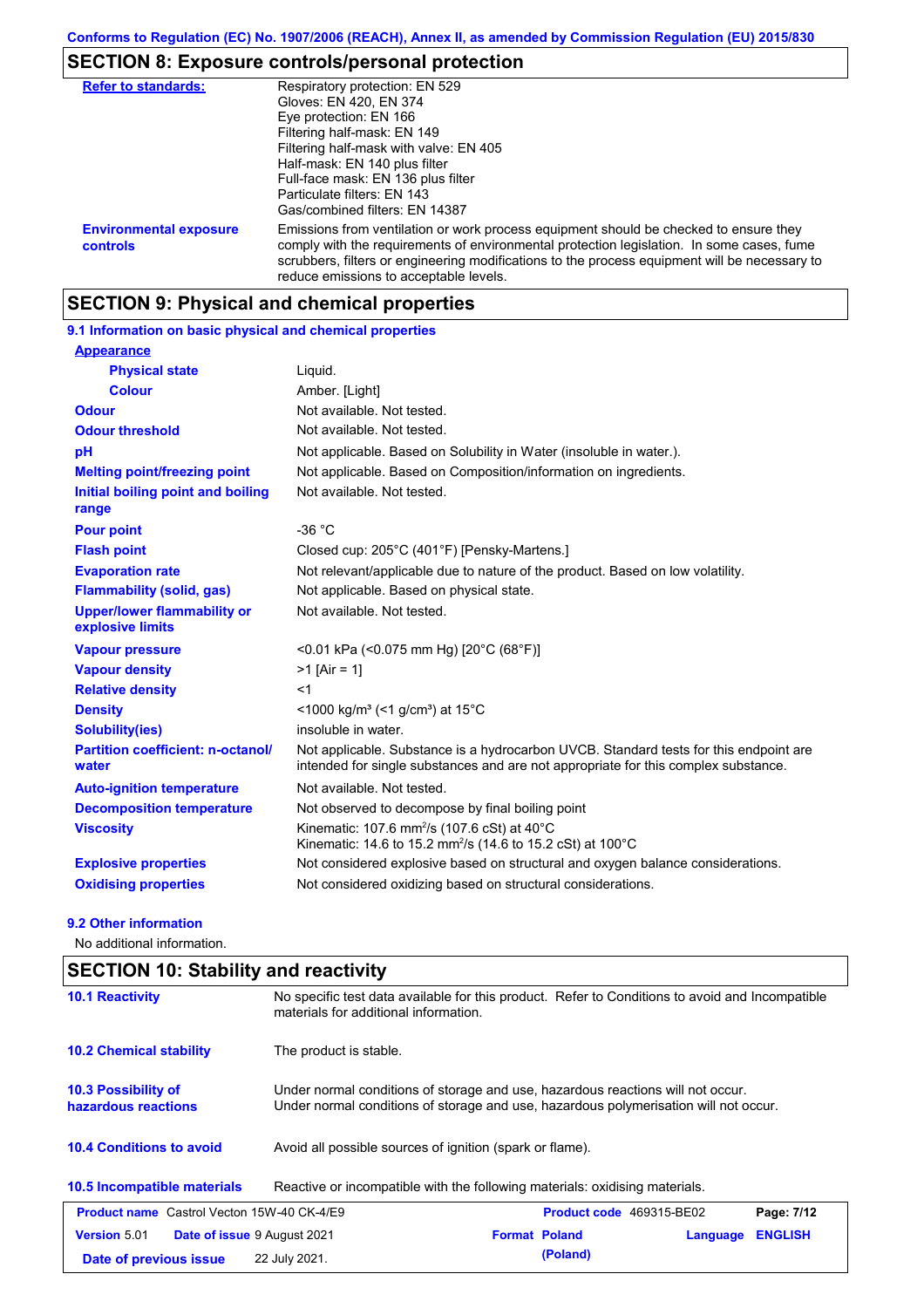## **SECTION 10: Stability and reactivity**

Under normal conditions of storage and use, hazardous decomposition products should not be produced.

**10.6 Hazardous decomposition products**

## **SECTION 11: Toxicological information**

### **11.1 Information on toxicological effects**

### **Acute toxicity estimates**

| <b>Product/ingredient name</b><br>Phosphorodithioic acid, mixed O,O-bis(sec-Bu and<br>isooctyl) esters, zinc salts |                                                                                                                                                                                                                                                                                                        | Oral (mg/<br>kq | <b>Dermal</b><br>(mg/kg) | <b>Inhalation</b><br>(gases)<br>(ppm) | <b>Inhalation</b><br>(vapours)<br>(mg/l)<br>N/A | <b>Inhalation</b><br>(dusts)<br>and mists)<br>(mg/l)                                           |
|--------------------------------------------------------------------------------------------------------------------|--------------------------------------------------------------------------------------------------------------------------------------------------------------------------------------------------------------------------------------------------------------------------------------------------------|-----------------|--------------------------|---------------------------------------|-------------------------------------------------|------------------------------------------------------------------------------------------------|
|                                                                                                                    |                                                                                                                                                                                                                                                                                                        | 2500            | N/A                      | N/A                                   |                                                 | N/A                                                                                            |
| <b>Information on likely</b><br>routes of exposure                                                                 | Routes of entry anticipated: Dermal, Inhalation.                                                                                                                                                                                                                                                       |                 |                          |                                       |                                                 |                                                                                                |
| <b>Potential acute health effects</b>                                                                              |                                                                                                                                                                                                                                                                                                        |                 |                          |                                       |                                                 |                                                                                                |
| <b>Inhalation</b>                                                                                                  | Vapour inhalation under ambient conditions is not normally a problem due to low vapour<br>pressure.                                                                                                                                                                                                    |                 |                          |                                       |                                                 |                                                                                                |
| <b>Ingestion</b>                                                                                                   | No known significant effects or critical hazards.                                                                                                                                                                                                                                                      |                 |                          |                                       |                                                 |                                                                                                |
| <b>Skin contact</b>                                                                                                | Defatting to the skin. May cause skin dryness and irritation.                                                                                                                                                                                                                                          |                 |                          |                                       |                                                 |                                                                                                |
| <b>Eye contact</b>                                                                                                 | Not classified as an eye irritant. Based on data available for this or related materials.                                                                                                                                                                                                              |                 |                          |                                       |                                                 |                                                                                                |
| <b>Symptoms related to the physical, chemical and toxicological characteristics</b>                                |                                                                                                                                                                                                                                                                                                        |                 |                          |                                       |                                                 |                                                                                                |
| <b>Inhalation</b>                                                                                                  | No specific data.                                                                                                                                                                                                                                                                                      |                 |                          |                                       |                                                 |                                                                                                |
| <b>Ingestion</b>                                                                                                   | No specific data.                                                                                                                                                                                                                                                                                      |                 |                          |                                       |                                                 |                                                                                                |
| <b>Skin contact</b>                                                                                                | Adverse symptoms may include the following:<br>irritation<br>dryness<br>cracking                                                                                                                                                                                                                       |                 |                          |                                       |                                                 |                                                                                                |
| <b>Eye contact</b>                                                                                                 | No specific data.                                                                                                                                                                                                                                                                                      |                 |                          |                                       |                                                 |                                                                                                |
| Delayed and immediate effects as well as chronic effects from short and long-term exposure                         |                                                                                                                                                                                                                                                                                                        |                 |                          |                                       |                                                 |                                                                                                |
| <b>Inhalation</b>                                                                                                  | Overexposure to the inhalation of airborne droplets or aerosols may cause irritation of the<br>respiratory tract.                                                                                                                                                                                      |                 |                          |                                       |                                                 |                                                                                                |
| <b>Ingestion</b>                                                                                                   | Ingestion of large quantities may cause nausea and diarrhoea.                                                                                                                                                                                                                                          |                 |                          |                                       |                                                 |                                                                                                |
| <b>Skin contact</b>                                                                                                | Prolonged or repeated contact can defat the skin and lead to irritation and/or dermatitis.                                                                                                                                                                                                             |                 |                          |                                       |                                                 |                                                                                                |
| <b>Eye contact</b>                                                                                                 | Potential risk of transient stinging or redness if accidental eye contact occurs.                                                                                                                                                                                                                      |                 |                          |                                       |                                                 |                                                                                                |
| <b>Potential chronic health effects</b>                                                                            |                                                                                                                                                                                                                                                                                                        |                 |                          |                                       |                                                 |                                                                                                |
| <b>General</b>                                                                                                     | USED ENGINE OILS<br>Combustion products resulting from the operation of internal combustion engines contaminate<br>engine oils during use. Used engine oil may contain hazardous components which have the<br>engine oil must therefore be avoided and a high standard of personal hygiene maintained. |                 |                          |                                       |                                                 | potential to cause skin cancer. Frequent or prolonged contact with all types and makes of used |
| <b>Carcinogenicity</b>                                                                                             | No known significant effects or critical hazards.                                                                                                                                                                                                                                                      |                 |                          |                                       |                                                 |                                                                                                |
| <b>Mutagenicity</b>                                                                                                | No known significant effects or critical hazards.                                                                                                                                                                                                                                                      |                 |                          |                                       |                                                 |                                                                                                |
| <b>Developmental effects</b>                                                                                       | No known significant effects or critical hazards.                                                                                                                                                                                                                                                      |                 |                          |                                       |                                                 |                                                                                                |
| <b>Fertility effects</b>                                                                                           | No known significant effects or critical hazards.                                                                                                                                                                                                                                                      |                 |                          |                                       |                                                 |                                                                                                |

## **SECTION 12: Ecological information**

### **12.1 Toxicity Environmental hazards** Not classified as dangerous

### **12.2 Persistence and degradability**

Expected to be biodegradable.

### **12.3 Bioaccumulative potential**

This product is not expected to bioaccumulate through food chains in the environment.

### **12.4 Mobility in soil Soil/water partition coefficient (KOC)** Not available. **Product name** Castrol Vecton 15W-40 CK-4/E9 **Product Code 469315-BE02 Page: 8/12 Version** 5.01 **Date of issue** 9 August 2021 **Format Poland Language ENGLISH Date of previous issue 22 July 2021. (Poland) (Poland)**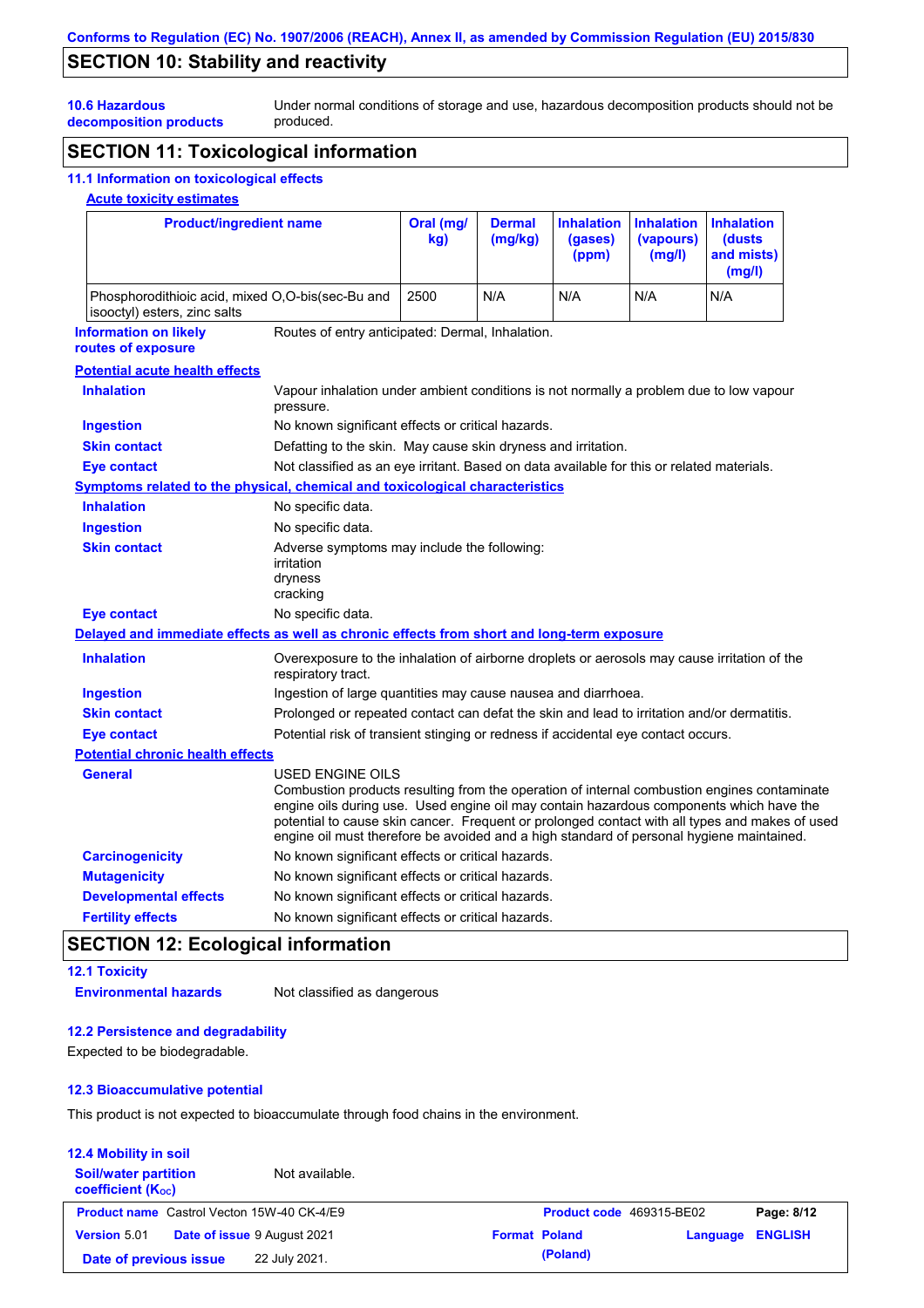|                                            | Conforms to Regulation (EC) No. 1907/2006 (REACH), Annex II, as amended by Commission Regulation (EU) 2015/830                                                       |
|--------------------------------------------|----------------------------------------------------------------------------------------------------------------------------------------------------------------------|
| <b>SECTION 12: Ecological information</b>  |                                                                                                                                                                      |
| <b>Mobility</b>                            | Spillages may penetrate the soil causing ground water contamination.                                                                                                 |
| 12.5 Results of PBT and vPvB assessment    |                                                                                                                                                                      |
|                                            | Product does not meet the criteria for PBT or vPvB according to Regulation (EC) No. 1907/2006, Annex XIII.                                                           |
| 12.6 Other adverse effects                 |                                                                                                                                                                      |
| <b>Other ecological information</b>        | Spills may form a film on water surfaces causing physical damage to organisms. Oxygen<br>transfer could also be impaired.                                            |
| <b>SECTION 13: Disposal considerations</b> |                                                                                                                                                                      |
| 13.1 Waste treatment methods               |                                                                                                                                                                      |
| <b>Product</b>                             |                                                                                                                                                                      |
| <b>Methods of disposal</b>                 | Where possible, arrange for product to be recycled. Dispose of via an authorised person/<br>licensed waste disposal contractor in accordance with local regulations. |
| <b>Hazardous waste</b>                     | Yes.                                                                                                                                                                 |
| <b>European waste catalogue (EWC)</b>      |                                                                                                                                                                      |

| Waste code                                                                                                                | <b>Waste designation</b>                |  |  |  |
|---------------------------------------------------------------------------------------------------------------------------|-----------------------------------------|--|--|--|
| $130208*$                                                                                                                 | other engine, gear and lubricating oils |  |  |  |
| Unuque deviation from the intended use and/or the presence of any potential conteminante may require an elternative words |                                         |  |  |  |

However, deviation from the intended use and/or the presence of any potential contaminants may require an alternative waste disposal code to be assigned by the end user.

### **Packaging**

**Methods of disposal Special precautions** Where possible, arrange for product to be recycled. Dispose of via an authorised person/ licensed waste disposal contractor in accordance with local regulations. This material and its container must be disposed of in a safe way. Care should be taken when handling emptied containers that have not been cleaned or rinsed out. Empty containers or

liners may retain some product residues. Empty containers represent a fire hazard as they may contain flammable product residues and vapour. Never weld, solder or braze empty containers. Avoid dispersal of spilt material and runoff and contact with soil, waterways, drains and sewers. **References** Commission 2014/955/EU Directive 2008/98/EC

## **SECTION 14: Transport information**

|                                           | <b>ADR/RID</b> | <b>ADN</b>     | <b>IMDG</b>    | <b>IATA</b>    |
|-------------------------------------------|----------------|----------------|----------------|----------------|
| 14.1 UN number                            | Not regulated. | Not regulated. | Not regulated. | Not regulated. |
| 14.2 UN proper<br>shipping name           |                |                |                |                |
| <b>14.3 Transport</b><br>hazard class(es) |                |                |                |                |
| <b>14.4 Packing</b><br>group              |                |                |                |                |
| 14.5<br><b>Environmental</b><br>hazards   | No.            | No.            | No.            | No.            |
| <b>Additional</b><br>information          |                |                |                |                |

**14.6 Special precautions for user** Not available.

**14.7 Transport in bulk according to IMO instruments**

Not available.

| <b>Product name</b> Castrol Vecton 15W-40 CK-4/E9 |                                    |                      | <b>Product code</b> |
|---------------------------------------------------|------------------------------------|----------------------|---------------------|
| <b>Version 5.01</b>                               | <b>Date of issue 9 August 2021</b> | <b>Format Poland</b> |                     |
| Date of previous issue                            | 22 July 2021.                      | (Poland)             |                     |

|            | Castrol Vecton 15W-40 CK-4/E9      |                      | <b>Product code</b> 469315-BE02 |                         | Page: 9/12 |
|------------|------------------------------------|----------------------|---------------------------------|-------------------------|------------|
|            | <b>Date of issue 9 August 2021</b> | <b>Format Poland</b> |                                 | <b>Language ENGLISH</b> |            |
| pus issuel | 22 July 2021.                      |                      | (Poland)                        |                         |            |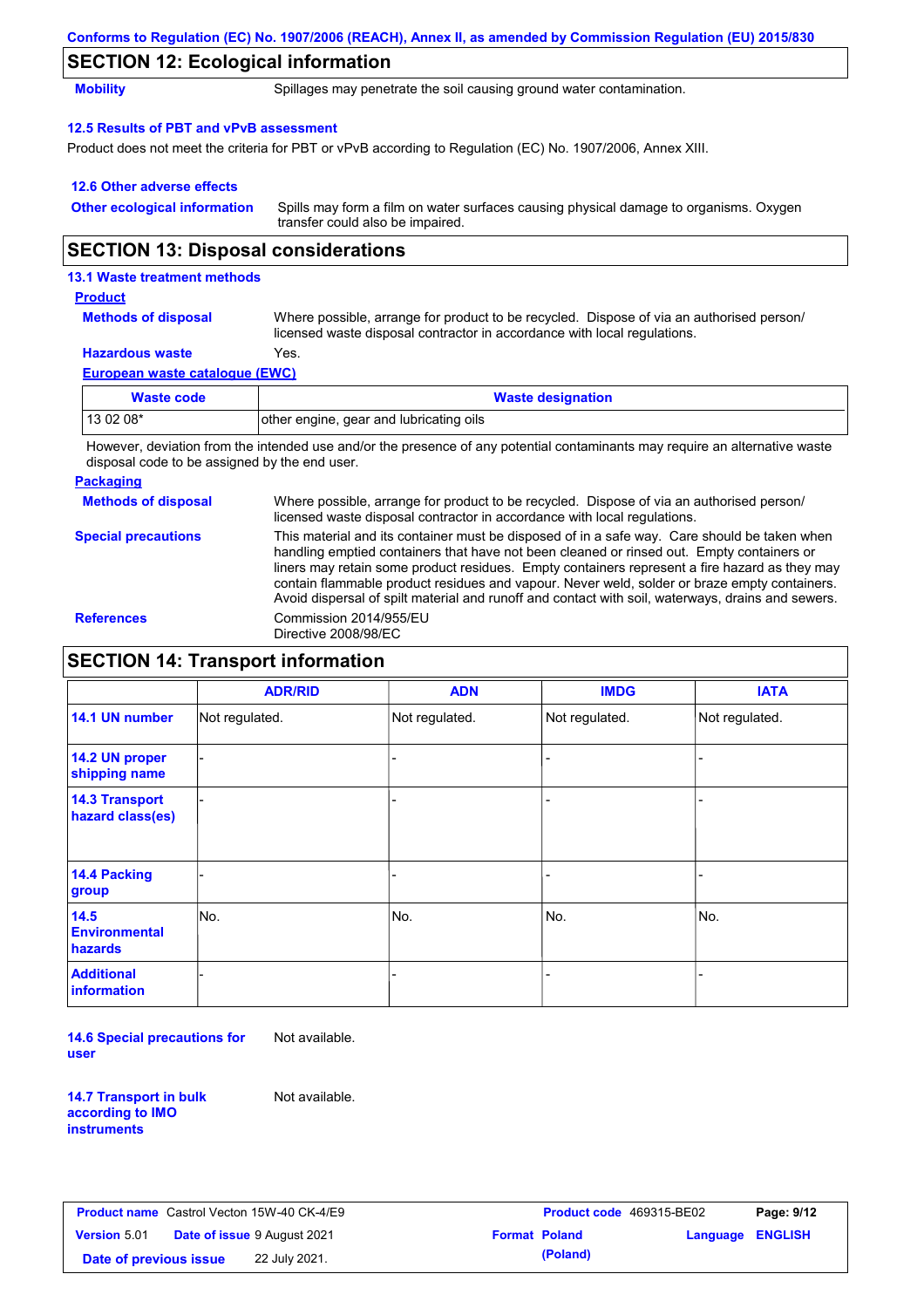## **SECTION 15: Regulatory information**

|                                                                                                                                                          | 15.1 Safety, health and environmental regulations/legislation specific for the substance or mixture                                                                                                                                                                            |
|----------------------------------------------------------------------------------------------------------------------------------------------------------|--------------------------------------------------------------------------------------------------------------------------------------------------------------------------------------------------------------------------------------------------------------------------------|
| <b>EU Regulation (EC) No. 1907/2006 (REACH)</b>                                                                                                          |                                                                                                                                                                                                                                                                                |
| <b>Annex XIV - List of substances subject to authorisation</b>                                                                                           |                                                                                                                                                                                                                                                                                |
| <b>Annex XIV</b>                                                                                                                                         |                                                                                                                                                                                                                                                                                |
| None of the components are listed.                                                                                                                       |                                                                                                                                                                                                                                                                                |
| <b>Substances of very high concern</b>                                                                                                                   |                                                                                                                                                                                                                                                                                |
| None of the components are listed.                                                                                                                       |                                                                                                                                                                                                                                                                                |
| <b>EU Regulation (EC) No. 1907/2006 (REACH)</b>                                                                                                          |                                                                                                                                                                                                                                                                                |
| <b>Annex XVII - Restrictions</b><br>on the manufacture,<br>placing on the market<br>and use of certain<br>dangerous substances,<br>mixtures and articles | Not applicable.                                                                                                                                                                                                                                                                |
| <b>Other regulations</b>                                                                                                                                 |                                                                                                                                                                                                                                                                                |
| <b>REACH Status</b>                                                                                                                                      | The company, as identified in Section 1, sells this product in the EU in compliance with the<br>current requirements of REACH.                                                                                                                                                 |
| <b>United States inventory</b><br>(TSCA 8b)                                                                                                              | At least one component is not listed.                                                                                                                                                                                                                                          |
| <b>Australia inventory (AICS)</b>                                                                                                                        | At least one component is not listed.                                                                                                                                                                                                                                          |
| <b>Canada inventory</b>                                                                                                                                  | At least one component is not listed.                                                                                                                                                                                                                                          |
| <b>China inventory (IECSC)</b>                                                                                                                           | At least one component is not listed.                                                                                                                                                                                                                                          |
| <b>Japan inventory (ENCS)</b>                                                                                                                            | At least one component is not listed.                                                                                                                                                                                                                                          |
| <b>Korea inventory (KECI)</b>                                                                                                                            | All components are listed or exempted.                                                                                                                                                                                                                                         |
| <b>Philippines inventory</b><br>(PICCS)                                                                                                                  | At least one component is not listed.                                                                                                                                                                                                                                          |
| <b>Taiwan Chemical</b><br><b>Substances Inventory</b><br>(TCSI)                                                                                          | At least one component is not listed.                                                                                                                                                                                                                                          |
| Ozone depleting substances (1005/2009/EU)                                                                                                                |                                                                                                                                                                                                                                                                                |
| Not listed.                                                                                                                                              |                                                                                                                                                                                                                                                                                |
| Prior Informed Consent (PIC) (649/2012/EU)<br>Not listed.                                                                                                |                                                                                                                                                                                                                                                                                |
| <b>EU - Water framework directive - Priority substances</b>                                                                                              |                                                                                                                                                                                                                                                                                |
| None of the components are listed.                                                                                                                       |                                                                                                                                                                                                                                                                                |
| <b>Seveso Directive</b>                                                                                                                                  |                                                                                                                                                                                                                                                                                |
| This product is not controlled under the Seveso Directive.                                                                                               |                                                                                                                                                                                                                                                                                |
| <b>References</b>                                                                                                                                        | Regulation (EC) No 1907/2006 of the European Parliament and of the Council of 18 December<br>2006. concerning the Registration, Evaluation, Authorisation and Restriction of Chemicals<br>(REACH), establishing a European Chemicals Agency (OJ. EU L 396 of 30 December 2006. |

and correcting Acts. Office. EU L 136 of 29 May 2007. with later. amended). Commission Regulation (EU) No 453/2010 of 20 May 2010. amending Regulation (EC) No 1907/2006 of the Parliament and of the Council concerning the Registration, Evaluation,

Authorisation and Restriction of Chemicals (REACH)

Act of 25 February 2011. chemical substances and mixtures (OJ U.11.63.322)

Regulation of the Minister of Health of 10 August 2012 on the criteria and classification of chemical substances and their mixtures (Journal of Laws 2012, item 1018)

**15.2 Chemical safety assessment**

A Chemical Safety Assessment has been carried out for one or more of the substances within this mixture. A Chemical Safety Assessment has not been carried out for the mixture itself.

| <b>Product name</b> Castrol Vecton 15W-40 CK-4/E9 |  |                                    | <b>Product code</b> 469315-BE02 |                      | Page: 10/12             |  |
|---------------------------------------------------|--|------------------------------------|---------------------------------|----------------------|-------------------------|--|
| <b>Version 5.01</b>                               |  | <b>Date of issue 9 August 2021</b> |                                 | <b>Format Poland</b> | <b>Language ENGLISH</b> |  |
| Date of previous issue                            |  | 22 July 2021.                      |                                 | (Poland)             |                         |  |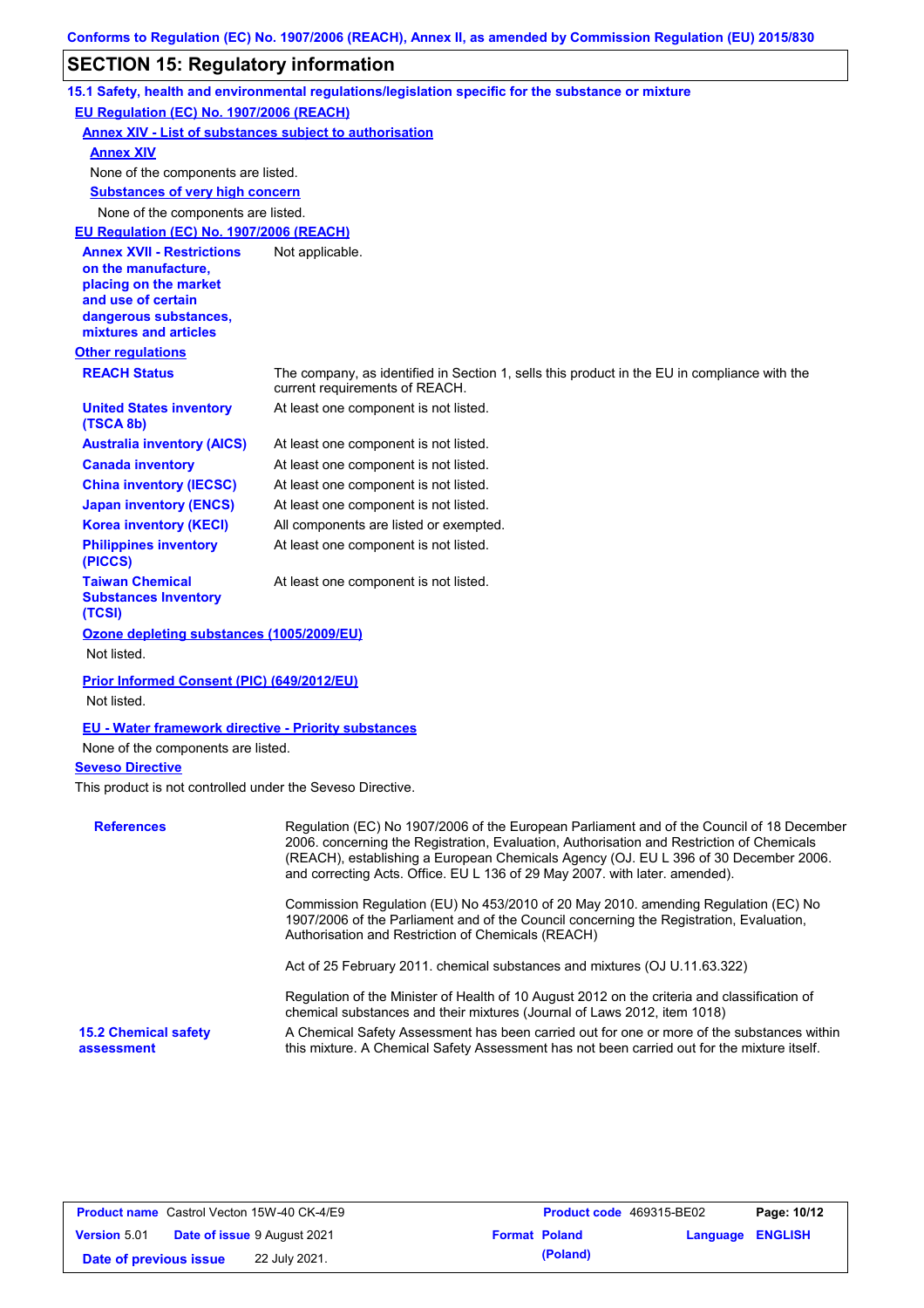## **SECTION 16: Other information**

 $\mathbf{r}$ 

| <b>Abbreviations and acronyms</b> | ADN = European Provisions concerning the International Carriage of Dangerous Goods by<br>Inland Waterway       |
|-----------------------------------|----------------------------------------------------------------------------------------------------------------|
|                                   | ADR = The European Agreement concerning the International Carriage of Dangerous Goods by                       |
|                                   | Road                                                                                                           |
|                                   | ATE = Acute Toxicity Estimate                                                                                  |
|                                   | BCF = Bioconcentration Factor                                                                                  |
|                                   | CAS = Chemical Abstracts Service                                                                               |
|                                   | CLP = Classification, Labelling and Packaging Regulation [Regulation (EC) No. 1272/2008]                       |
|                                   | CSA = Chemical Safety Assessment                                                                               |
|                                   | CSR = Chemical Safety Report                                                                                   |
|                                   | DMEL = Derived Minimal Effect Level                                                                            |
|                                   | DNEL = Derived No Effect Level                                                                                 |
|                                   | EINECS = European Inventory of Existing Commercial chemical Substances                                         |
|                                   | ES = Exposure Scenario                                                                                         |
|                                   | EUH statement = CLP-specific Hazard statement                                                                  |
|                                   | EWC = European Waste Catalogue                                                                                 |
|                                   | GHS = Globally Harmonized System of Classification and Labelling of Chemicals                                  |
|                                   | IATA = International Air Transport Association                                                                 |
|                                   | IBC = Intermediate Bulk Container                                                                              |
|                                   | IMDG = International Maritime Dangerous Goods<br>LogPow = logarithm of the octanol/water partition coefficient |
|                                   | MARPOL = International Convention for the Prevention of Pollution From Ships, 1973 as                          |
|                                   | modified by the Protocol of 1978. ("Marpol" = marine pollution)                                                |
|                                   | OECD = Organisation for Economic Co-operation and Development                                                  |
|                                   | PBT = Persistent, Bioaccumulative and Toxic                                                                    |
|                                   | <b>PNEC = Predicted No Effect Concentration</b>                                                                |
|                                   | REACH = Registration, Evaluation, Authorisation and Restriction of Chemicals Regulation                        |
|                                   | [Regulation (EC) No. 1907/2006]                                                                                |
|                                   | RID = The Regulations concerning the International Carriage of Dangerous Goods by Rail                         |
|                                   | RRN = REACH Registration Number                                                                                |
|                                   | SADT = Self-Accelerating Decomposition Temperature                                                             |
|                                   | SVHC = Substances of Very High Concern                                                                         |
|                                   | STOT-RE = Specific Target Organ Toxicity - Repeated Exposure                                                   |
|                                   | STOT-SE = Specific Target Organ Toxicity - Single Exposure                                                     |
|                                   | TWA = Time weighted average                                                                                    |
|                                   | $UN = United Nations$                                                                                          |
|                                   | UVCB = Complex hydrocarbon substance                                                                           |
|                                   | VOC = Volatile Organic Compound                                                                                |
|                                   | vPvB = Very Persistent and Very Bioaccumulative                                                                |
|                                   | Varies = may contain one or more of the following 64741-88-4 / RRN 01-2119488706-23,                           |
|                                   | 64741-89-5 / RRN 01-2119487067-30, 64741-95-3 / RRN 01-2119487081-40, 64741-96-4/ RRN                          |
|                                   | 01-2119483621-38, 64742-01-4 / RRN 01-2119488707-21, 64742-44-5 / RRN                                          |
|                                   | 01-2119985177-24, 64742-45-6, 64742-52-5 / RRN 01-2119467170-45, 64742-53-6 / RRN                              |
|                                   | 01-2119480375-34, 64742-54-7 / RRN 01-2119484627-25, 64742-55-8 / RRN                                          |
|                                   | 01-2119487077-29, 64742-56-9 / RRN 01-2119480132-48, 64742-57-0 / RRN                                          |
|                                   | .01-2119489287-22, 64742-58-1, 64742-62-7 / RRN 01-2119480472-38, 64742-63-8                                   |
|                                   | 64742-65-0 / RRN 01-2119471299-27, 64742-70-7 / RRN 01-2119487080-42, 72623-85-9 /                             |
|                                   | RRN 01-2119555262-43, 72623-86-0 / RRN 01-2119474878-16, 72623-87-1 / RRN                                      |
|                                   | 01-2119474889-13                                                                                               |

### **Procedure used to derive the classification according to Regulation (EC) No. 1272/2008 [CLP/GHS]**

| <b>Classification</b>                                                                                |                                                                                      |  | <b>Justification</b>                                                                                                                                                                                                                    |  |                |  |
|------------------------------------------------------------------------------------------------------|--------------------------------------------------------------------------------------|--|-----------------------------------------------------------------------------------------------------------------------------------------------------------------------------------------------------------------------------------------|--|----------------|--|
| Not classified.                                                                                      |                                                                                      |  |                                                                                                                                                                                                                                         |  |                |  |
| <b>Full text of abbreviated H</b><br><b>statements</b>                                               | H304<br>H315<br>H318<br>H411<br>H413                                                 |  | May be fatal if swallowed and enters airways.<br>Causes skin irritation.<br>Causes serious eye damage.<br>Toxic to aquatic life with long lasting effects.<br>May cause long lasting harmful effects to aquatic life.                   |  |                |  |
| <b>Full text of classifications</b><br>[CLP/GHS]                                                     | Aquatic Chronic 2<br>Aquatic Chronic 4<br>Asp. Tox. 1<br>Eye Dam. 1<br>Skin Irrit, 2 |  | LONG-TERM (CHRONIC) AQUATIC HAZARD - Category 2<br>LONG-TERM (CHRONIC) AQUATIC HAZARD - Category 4<br><b>ASPIRATION HAZARD - Category 1</b><br>SERIOUS EYE DAMAGE/EYE IRRITATION - Category 1<br>SKIN CORROSION/IRRITATION - Category 2 |  |                |  |
| <b>History</b>                                                                                       |                                                                                      |  |                                                                                                                                                                                                                                         |  |                |  |
| Date of issue/Date of<br>revision                                                                    | 09/08/2021.                                                                          |  |                                                                                                                                                                                                                                         |  |                |  |
| Date of previous issue                                                                               | 22/07/2021.                                                                          |  |                                                                                                                                                                                                                                         |  |                |  |
| <b>Prepared by</b>                                                                                   | <b>Product Stewardship</b>                                                           |  |                                                                                                                                                                                                                                         |  |                |  |
| $\triangledown$ Indicates information that has changed from previously issued version.               |                                                                                      |  |                                                                                                                                                                                                                                         |  |                |  |
| <b>Product name</b> Castrol Vecton 15W-40 CK-4/E9                                                    |                                                                                      |  | Product code 469315-BE02                                                                                                                                                                                                                |  | Page: 11/12    |  |
| <b>Version 5.01</b><br><b>Date of issue 9 August 2021</b><br>22 July 2021.<br>Date of previous issue |                                                                                      |  | <b>Format Poland</b><br>Language                                                                                                                                                                                                        |  | <b>ENGLISH</b> |  |
|                                                                                                      |                                                                                      |  | (Poland)                                                                                                                                                                                                                                |  |                |  |